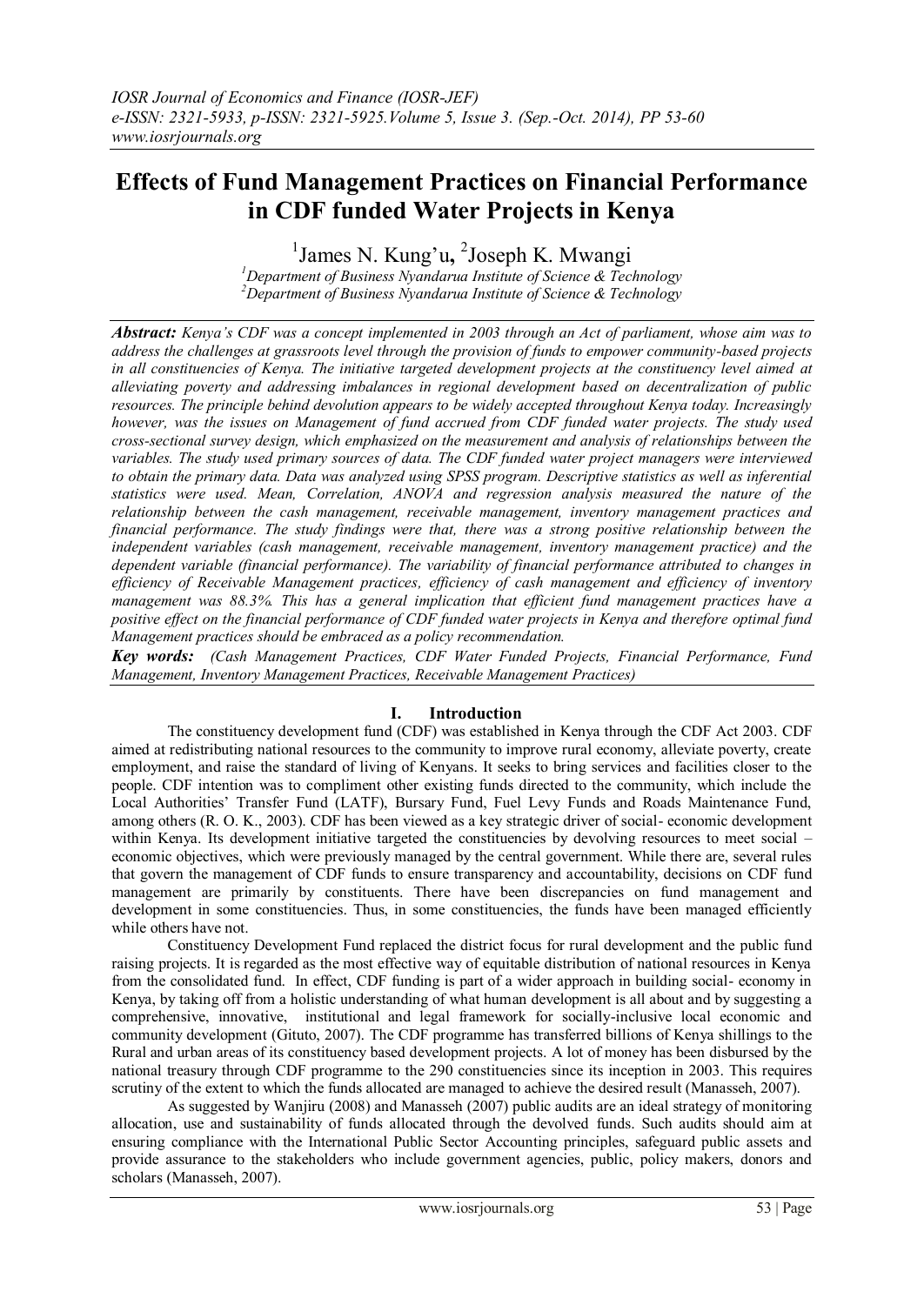In Kenya, constituencies themselves under the leadership of CDF management committees are required to manage the fund for the benefit of constituents. These committees write proposals suggesting projects that will benefit the constituents' accompanied by the budget estimates. The project proposals and budget estimates are analyzed. The money allocated is based on the priority of the project to the community (R.O. K., 2003). The projects started vary with the constituency needs and when completed it is handed over to the community for maintenance and sustenance. Through this process, the central government has shifted the onus of the regional development to the locals themselves. The government established the CDF with the various objectives such as finance the development projects in all constituencies, distribute equally among constituents funds allocated to those projects, ensure these funds are equally distributed, monitor the management of funds allocated, and focus on the project performance to the constituents.

CDF funded projects have not achieved the intended objectives in some constituencies. Kaimenyi (2005) argues that there are so many studies that have been carried out on CDF. The studies show that some constituencies do well in terms of fund management, which has been significant in changing people's lives. Other constituencies have performed poorly in managing the CDF fund sometimes leading to freezing bank accounts by the National Management Committee, which has had far-reaching implications on the constituents' well being.

This study assessed the effect of fund management practices on the financial performance of CDF funded projects in Kenya. Fund management Practice is a managerial accounting strategy focusing on maintaining efficient levels of both components of fund, current assets and current liabilities, in respect to each other. The model hypothesizes that efficiency in fund management practices as measured by efficiency in cash, receivables and inventory management has an influence on the projects' trend on sales and surplus of CDF funded projects. Project fund management aim at maintaining an optimal balance between each of the project fund components, which are cash, receivables, inventory, and payables, which is a fundamental part of the overall corporate strategy to create value. It is an important source of competitive advantage in project management (Deloof, 2003). In practice, it has become one of the most important issues in organizations with many financial executives struggling to identify the basic project fund drivers and the appropriate level of fund to hold so as to minimize risk, effectively prepare for uncertainty and improve the overall performance of their projects (Lamberson, 2005).

The existence of efficient fund management practices makes a substantial difference between the success and failure of a project. It is of particular importance to the managers of CDF funded projects, who take the aspects of project finance management (Kwame, 2007). As established by Padachi (2006) efficient fund management practices are vital for the success and survival of enterprises, which needs to be embraced to enhance performance and contribution to economic growth. As observed by Atrill (2006), there is evidence that many enterprises are not very good at managing their funds despite their high investments in current assets in proportion to their total assets and this has been a major cause of their failure. Atrill (2006) asserts that majority of the projects operate without credit control department implying that both the expertise and the information required to make sound judgments concerning terms of sales may not be available. They also lack proper debt collection procedures, hence, they tend to experience increased risks of late payment and default by debtors who tend to increase where there is an exclusive concern for growth; in this case, projects may not be too willing to extend credit to customers who have poor credit risks. In a recent study by Bowen, Murara and Mureithi (2009) debt collection was identified by 55% of respondents to be among the top five major challenges facing businesses.

As observed by Mead (2004) the health of an economy has a strong relationship with the health and water sectors given their importance to a nation's social-economic growth. The understanding of the problems negatively affecting CDF funded projects in Kenya was a vital first step in managing and avoiding the massive failure of these projects. There has been a public outcry on the management of the accrued funds from projects leading to halting while others are operating normally. Water projects are some of the projects that have halted due to failure of water pumps, electricity disconnection and failure to meet financial obligations during operation. Many organizations and researchers have done various studies on CDF but scanty information is available on the causes of failure of the long-term projects to meet the intended objectives in various constituencies. It is not clear why some of the projects fail to achieve the intended objectives in various constituencies of Kenya. In this regard, the study assessed the effect of fund management practices on the financial performance of CDF funded water projects in Kenya to fill this knowledge gap. In this study, the following null hypotheses were tested;

## **Hypothesis 1**

**H01:** There is no significant effect of cash management practices on financial performance of CDF funded water projects in Kenya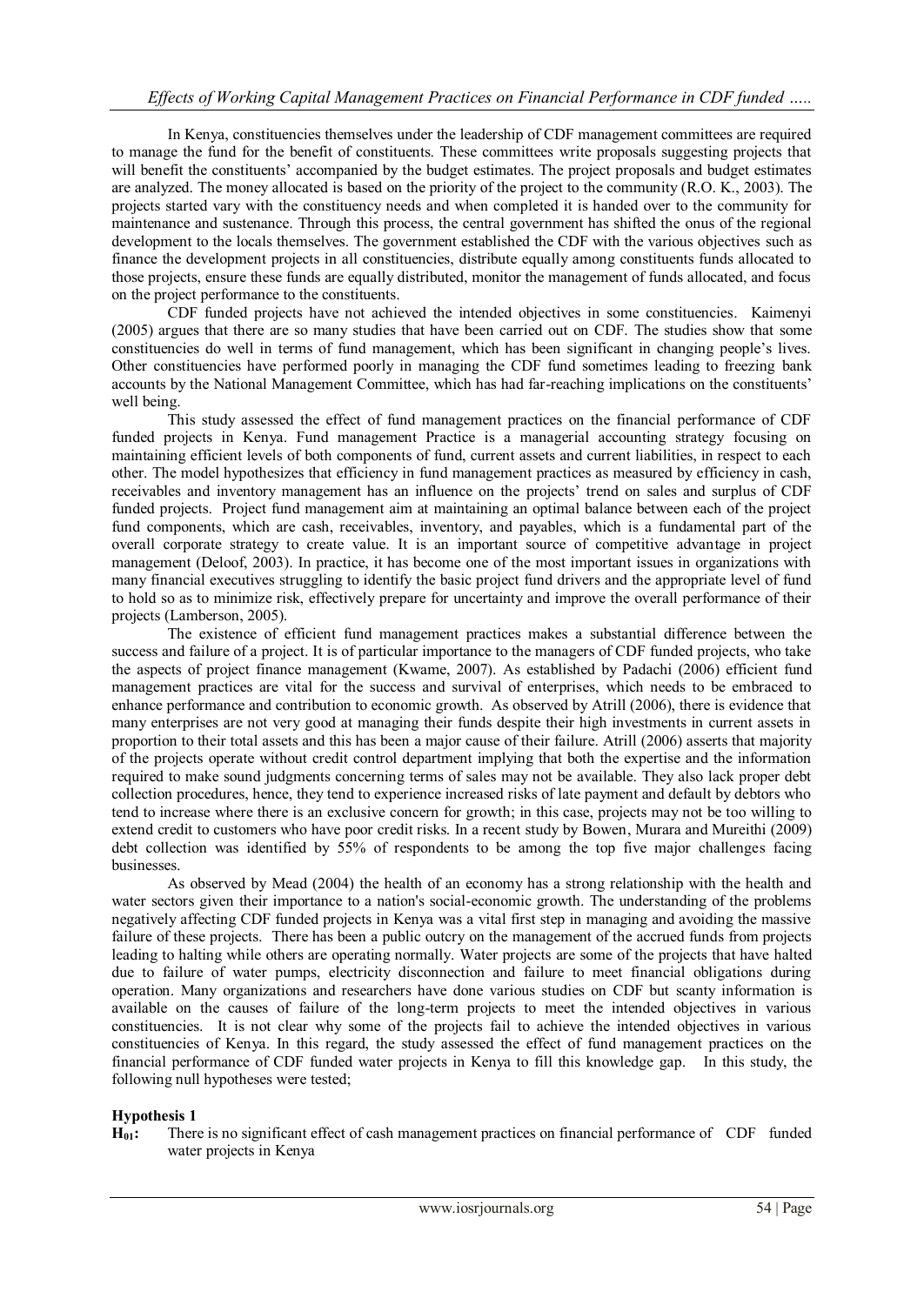## **Hypothesis 2**

**H02:** Efficient receivable management practices have no relationship with financial performance of CDF funded water projects in Kenya

## **Hypothesis 3**

**H03:** There is no significant effect of efficient inventory management practices level on financial performance of CDF funded water projects in Kenya

## **II. Literature Review**

Fund management Practice is a managerial accounting strategy focusing on maintaining efficient levels of both components of fund, current assets and current liabilities, in respect to each other. Fund management ensures a project has sufficient cash flow in order to meet its short-term debt obligations and operating expenses. Fund management is an aspect of corporate finance and directly affects the liquidity, profitability and growth of a business. It is important to the financial health of businesses of all sizes as the amounts invested in working capital are often high in proportion to the total assets employed (Atrill, 2006). It involves the planning and controlling of current assets and liabilities in a manner that eliminates the risk of inability to meet short-term obligations and avoid excessive investments in these assets (Lamberson, 2005). This management of short-term assets is as important as the management of long-term financial assets, since it directly contributes to the maximization of projects' profitability, liquidity and total financial performance. Consequently, projects can minimize risk and improve the overall financial performance by understanding the role and drivers of funds (Lamberson, 2005). In addition, as argued by Peel and Wilson (2000) and Padachi (2006) efficient management of working capital is pivotal to the health and performance of firms hence the view that firms should employ the use of efficient practices of fund management as a strategy of improving their value. The literature on working capital management practices identifies efficiency of cash management, efficiency of receivables management and efficiency of inventory management as determinants of financial performance model. Financial performance can be improved if efficiency levels of cash, receivables and inventory management practices are increased.

Cash management is the process of planning and controlling cash flows into and out of business, cash flows within the business, and cash balances held by a business at a point in time (Pandey, 2004). Efficient cash management involves the determination of the optimal cash to hold by considering the trade-off between the opportunity cost of holding too much cash and the trading cost of holding too little (Ross, 2008). In addition, as stressed by (Atrill, 2006) there is need for careful planning and monitoring of cash flows over time to determine the optimal cash to hold. Kwame (2007) established that the setting up of a cash balance policy ensures prudent cash budgeting and investment of surplus cash.

Receivables Management means planning, organizing, directing and controlling of receivables. It deals with a shortened debtor's collection period, low levels of bad debts and a sound credit policy. Sound credit policy often improves the businesses' ability to attract new customers and accordingly increase financial performance. Therefore, there is need for a sound credit policy that will ensure that CDF funded projects' value is optimized (Ross, 2008). Costs of cash discounts, losses of bad debts and costs of managing credit and credit collections constitute the carrying costs associated with granting a credit which increase when the amount of receivables granted are increased. Lost sales resulting from not granting credit constitute the opportunity cost, which decrease when the amounts of receivables are increased. Provision of trade credit is normally used by businesses as a marketing strategy to expand or maintain sales (Pandey, 2004). Firms that are efficient in receivables management determine their optimal credit, which minimizes the total costs of granting credit (Ross 2008). As observed by (Michalski 2007) an increase in the level of accounts receivables in a firm increases both the fund and the costs of holding and managing accounts receivables and both lead to a decrease in the value of the firm. Lazaridis and Dimitrios (2005) found that firms that pursue an optimal level of receivables increase their profitability. Juan & Martinez (2002) emphasized that firms can create value by reducing the number of days of accounts receivables and this confirmed the finding of Deloof (2003) that established that the length of receivables collection period has a negative effect on a firm's performance. Sushma & Bhupesh (2007) also affirm that, putting in place a sound credit policy ensures proper debt collection procedures and is pivotal in improving efficiency in receivables management hence the performance of firms.

Inventory management practices are activities employed in maintaining optimum number or amount of each inventory item. The objective of inventory management is to provide uninterrupted production, sales and/or customer-service levels at the minimum cost. Since for many companies, inventory is the largest item in the current assets category, inventory problems can and do contribute to losses. Inventory management practices answer the questions: how much is ordered and when is it ordered? The questions relate to the problem of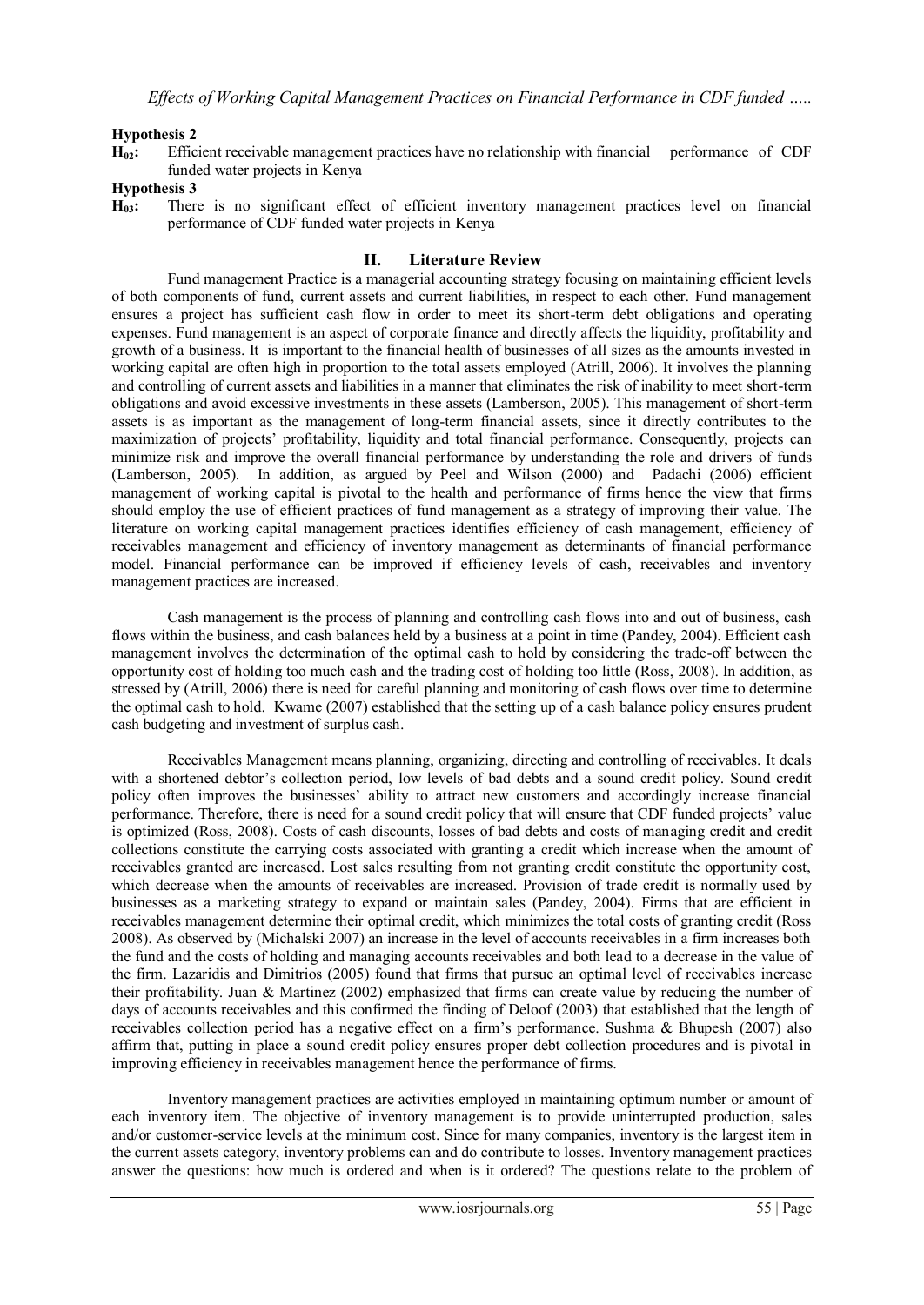determining the economic order quantity and can be solved by analyzing the costs of maintaining certain levels of inventory. There are costs involved in holding too much and holding too little stock, hence the need to put in place an effective stock management system to ensure reliable sales forecasts for stock ordering purposes (Atrill, 2006). Ross (2008) recommends Economic Order Quantity model as an approach of determining the optimal inventory. The model takes into account the inventory carrying costs, inventory shortage costs and total costs and this helps in the determination of the appropriate inventory levels to hold.

Maintaining optimal inventory levels reduces the cost of possible interruptions or loss of business due to the scarcity of products, reduces supply costs and protects against price fluctuations. The inventory conversion period has a negative effect on a business's performance. For instance, shortening the inventory conversion period could increase stock out costs of inventory, which results in losing sales opportunities and leads to poor performance (Deloof, 2003). Managers of firms should therefore keep their inventory to an optimum level since mismanagement of inventory will lead to tying up excess capital at the expense of profitable operations (Lazaridis and Dimitrios, 2005).

## **III. Methodology**

To discover the relationship between fund management practices and financial performance in CDF funded water projects in Kenya a descriptive research design was used. The research study took a census. The target population was 55 project managers operating within Molo Constituency in Nakuru County, Kenya. A self-administered structured questionnaire was used to collect Primary quantitative data and 52 questionnaires were filled in and returned. This was a 94.5% response rate. A perceptual response was captured in a five-point Likert scale. The SPSS program was used to analysis the data.

A reliability test was done to ensure that the tool was reliable. The results indicated Cronbach's alpha for the dependent variable (financial performance) of 0.967 and independent variables (cash management, inventory management and receivable management practices) of 0.973, 0.964 and 0.972 respectively. The alpha values were acceptable as they exceeded the 0.7 threshold (Gliem and Gliem, 2003). Test for multicollinearity was done. Variance inflation factor (VIF) of less than 10 had been assumed (Thomas, 2008). The three independent variables gave VIF of 8.13424 for CM, 9.34270 for RM and 7.81766 for IM. Multicollinearity did not exist. Both descriptive and quantitative analyses of the data were adopted. Percentage, mean and standard deviations were shown. Pearson correlation, ANOVA and regression analysis were used.

#### **Data Analysis Model**

The financial performance model adopted for this study is as summarized below:  $FP = \beta_0 + \beta_1 CM + \beta_2 RM + \beta_3 IM + \epsilon$  Equation (1) Where:  $\beta_0$ ,  $\beta_1$ ,  $\beta_2$  and  $\beta_3$  are coefficients; CM - Cash Management Practices; IM - Inventory Management Practices; RM - Receivables Management Practices;<br>FP - Financial Performance indicator and Financial Performance indicator and

- ε Error term that was assumed to be random
- $\beta_0$  Constant

 $β<sub>1</sub>, β<sub>2</sub>, and β<sub>3</sub>$  - Coefficients of the Independent Variables (CM, RM & IM)

#### **4.1 Descriptive Analysis**

# **IV. Results and Discussion**

The descriptive analysis was in the form of tables and narratives. The tables columns for responses in form of percentages for those who indicated never (1), rarely (2), sometimes (3), often (4) and very often (5). Examination on cash management practices focused on the frequency of cash budgeting, target cash balance determination, occurrence of cash surplus, deficit and investment of cash surpluses. On the frequency of preparation of cash budgets, the results are as shown in Table 1. They indicate that on the average, project managers rarely prepared cash budgets. Majority of the respondents (57.6%) seldomly prepare cash budgets (score 1 and 2 on the scale). The question had a mean of 2.61 and a standard deviation of 1.3287. An insignificant number of the CDF project managers (26.9%) often-prepared cash budgets (scores 4 and 5 on the scale). The finding shows that CDF funded water project managers in Kenya do not embrace cash budgeting as a tool of planning and control.

On target cash balances, the results of the study indicate that 26.9% of project managers often determine target cash balances (score 4 and 5 on the scale). The study indicated 55.8% of the project managers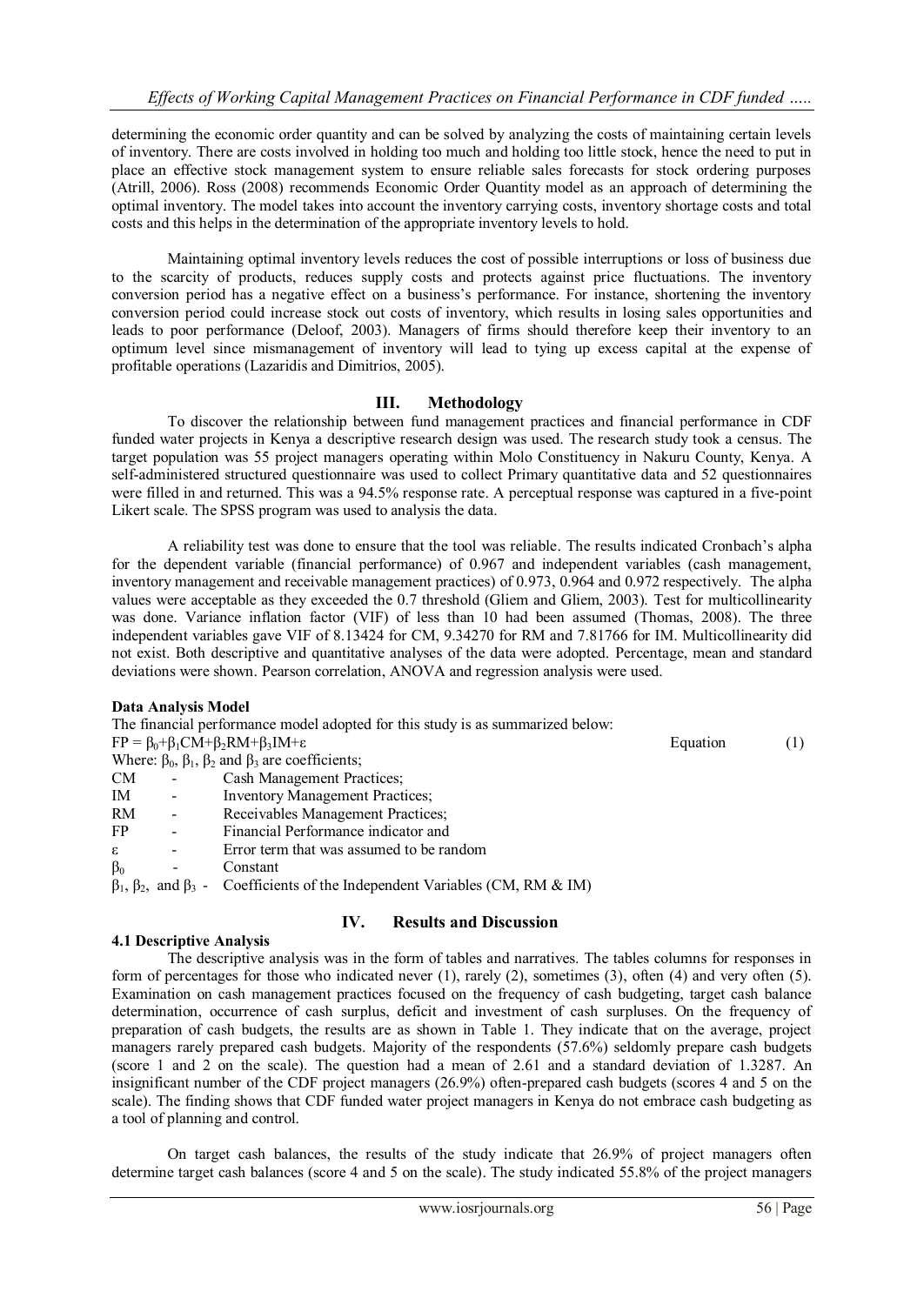hardly determine the appropriate amount of cash to they hold. The pronouncement is consistent with findings by Kwame (2007) who established that small firms rarely pay attention to setting up a cash balance policy but simply consider cash-balance as the result of differences in cash inflows and outflows without any guidelines.

Preparation of the cash flow projection for the CDF funded water projects, 25% of the respondents indicated that they prepare cash flow statements. However, 19.2% of the respondents indicated that they never prepare cash flow statements. A whole 75% of the respondents indicated that they do not often prepare cash flow projection. The general implication is that most of CDF funded projects do not consider the importance of cash flow statement as a method of controlling cash flow in and cash outflow from the project.

The CDF funded water projects experience cash surplus as compared to cash shortages. Table 1 below shows that on average, CDF funded projects experience cash surplus regularly and experience cash shortages irregularly. Majority of the projects (55.8%) regularly experience cash surpluses, compared to (26.9%) of all projects that indicated that they regularly experienced cash shortages. The question had a mean on cash deficit occurring was 2.58 with a standard deviation of 1.1345 and the question on cash surplus occurring had a mean of 3.39 and a standard deviation of 1.4015. The finding stresses the assertion by Scarborough and Zimmer (2003) that projects managers reserve cash and maintain relatively high current ratios to ensure that they do not run out of cash. The study concludes that the management of cash surpluses rather than cash shortages is a problem for the CDF funded water projects.

| <b>MANAGEMENT PRACTICES</b> | <b>NEVER</b> | <b>RARELY</b> | <b>SOMETIMES</b> | <b>OFTEN</b> | VERY OFTEN | Mean | STD. DEV. |
|-----------------------------|--------------|---------------|------------------|--------------|------------|------|-----------|
| <b>BUDGET PREPARATION</b>   | 28.8         | 28.8          | 19.2             | 17.3         | 9.6        | 2.61 | 3287      |
| TARGET CASH BALANCE.        | 21.2         | 34.6          | 173              | 19.2         | 7.7        | 2.58 | .2305     |
| <b>CASH FLOW STATEMENTS</b> | 19.2         | 25.0          | 30.8             | 19.2         | 5.8        | 2.67 | 1557      |
| CASH DEFICIT OCCURRENCE     | 26.9         | 30.8          | 19.2             | 15.4         | 7.7        | 2.58 | 1345      |
| <b>CASH SURPLUS</b>         | 154          | 115           | 173              | 30.8         | 25.0       | 3.39 | 4015      |

**Table 1:** Frequency of Occurrence of the Cash Management Practices

A significant majority (84.6%) of all the CDF funded water projects often sells their products on credit and 63.5% CDF funded projects managers often set up credit guidelines for their credit customers. It is only an insignificant (15.4%) of project managers who rarely set up credit guideline for their customers. The question had a mean of 4.42 and a standard deviation of 0.743. The finding is that selling products on credit is a practice often used by the CDF funded project managers in Kenya as shown in Table 2. This concurs with findings by Kwame (2007) which showed that small firms always sell their products on credit.

The high use of credit sales can be attributed to the sound credit policies since majority (63.5%) of CDF funded projects operators set up credit guidelines for their credit customers. Only an insignificant majority (15.4%) rarely set up credit guidelines for their customers. The question had a mean of 3.64 and a standard deviation of 0.9209. As established by Laziridis and Dimitrios (2005) pursuing increased receivables account improves financial performance for firms hence the suggestion by Juan and Martinez (2002) that firms should keep an eye on the debtors' repayment period with a view to make it minimal.

A majority of the respondents (57.7%) reviewed their levels of receivables often, and only (5.8%) of the respondents indicated that they never review the levels of receivables and (11.6%) rarely review the level of receivables. The question had a mean of 3.60 and a standard deviation of 1.1517. On the level of bad debts a majority (54.1%) of the respondents review levels of bad debt often and only (17.3%) of the respondents indicated that they never or rarely review the levels of bad debts. This finding is at variance with Padachi (2006) who found that most small businesses review their levels of receivables and bad debts often. In provision for bad debts, a significant majority (90.6%) rarely or never provides for bad debts and hence treats bad debts as a loss in the project.

|  |  |  | Table 2: Frequency of Occurrence of the Receivables Management Practices |
|--|--|--|--------------------------------------------------------------------------|
|--|--|--|--------------------------------------------------------------------------|

| <b>MANAGEMENT PRACTICES</b>         | <b>NEVER</b> | <b>RARELY</b> | <b>SOMETIMES</b> | OFTEN | <b>VERY OFTEN</b> | <b>MEAN</b>    | STD. DEV |
|-------------------------------------|--------------|---------------|------------------|-------|-------------------|----------------|----------|
| <b>SALE OF PRODUCT ON CREDIT</b>    |              |               | 15.4             | 26.9  | 57.7              | 4.42           | 0.7430   |
| SETTING UP OF CREDIT GUIDELINES     |              | 15.4          | 21.2             | 48.1  | 15.4              | 3.64           | 0.9209   |
| <b>REVIEW LEVELS OF RECEIVABLES</b> | 5.8          | 11.8          | 25.0             | 32.7  | 25.0              | 3.60           | 1 1517   |
| <b>REVIEW LEVELS OF BAD DEBTS</b>   | 7.7          | 9.6           | 28.8             | 42.3  | 11.8              | 3.42           | L0640.   |
| <b>PROVISION FOR BAD DEBTS</b>      | 78.8         | 1.8           | 9.6              |       |                   | $\frac{31}{2}$ | 0.6372   |

Table 3 shows that majority of the respondents (77%) indicated that they often prepare inventory budgets and a similar number often review their inventory levels (score 4 and 5 on the scale). These findings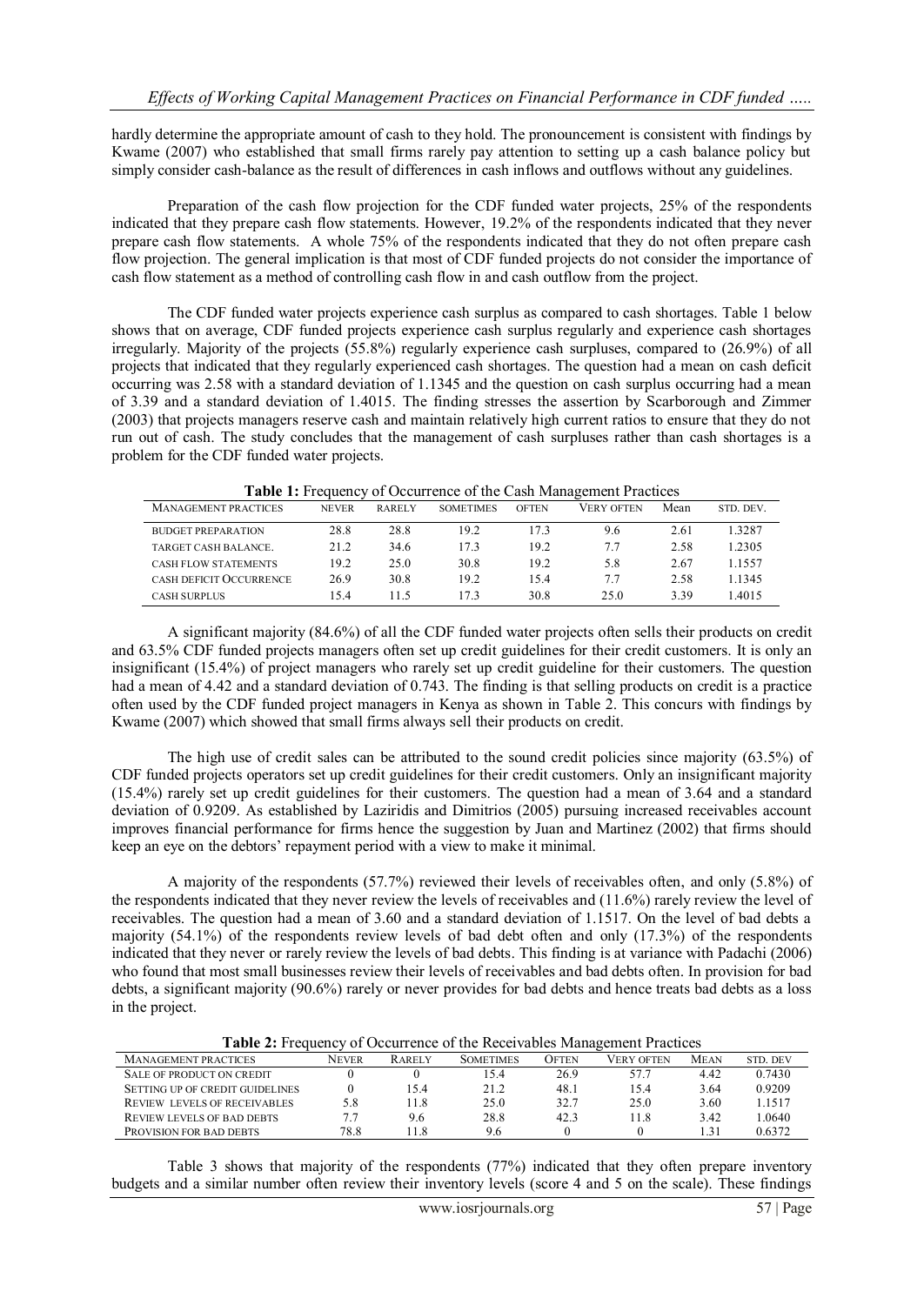indicate that most of the CDF funded projects often prepared inventory budgets and often carry out review of inventory levels. The question on preparation of inventory budget had a mean of 3.99 and a standard deviation of 0.9299 and that on review of inventory levels had a mean of 4.02 and a standard deviation of 1.1293. This shows that CDF funded water projects in Kenya embrace the use inventory budgets as a control tool. This is in agreement with findings of Padachi (2006) which established that majority of small firms always review their inventory levels and prepare inventory budgets. Lazaridis and Dimitrios (2005) state that enhancing the management of inventory enabled firms to avoid tying up excess capital in idle stock at the expense of profitable ventures.

Although, the CDF funded project managers regularly reviewed inventory levels and prepared inventory budgets, the ability to apply theories of inventory management in inventory budgeting is very limited with a substantial number of CDF funded project managers (53.8%) indicating that they determined their inventory levels based on manager's experience. A study by Scarborough and Zimmer (2003) established similar results that showed that up to 70% of small firms relied on manager's experience in their management of fund. This implies that majority of the CDF funded projects determined their inventory levels based on managers' experience could be true.

| <b>Table 3:</b> Frequency on Inventory Management Practices |              |               |                |             |                   |             |           |
|-------------------------------------------------------------|--------------|---------------|----------------|-------------|-------------------|-------------|-----------|
| <b>MANAGEMENT</b>                                           | <b>NEVER</b> | <b>RARELY</b> | 3. SOMETIME    | 4. OFTEN    | <b>VERY OFTEN</b> | <b>MEAN</b> | STD.      |
| <b>PRACTICES</b>                                            |              | (ANNUALLY)    | SEMI-ANNUALLY) | (OUARTERLY) | (MONTHLY)         |             | DEV.      |
| <b>INVENTORY BUDGETS</b>                                    | 19           | 5.8           | 15.4           | 46.2        | 30.8              | 3.99        | 0.9299    |
| <b>PREPARATION</b>                                          |              |               |                |             |                   |             |           |
| <b>INVENTORY LEVELS</b>                                     | 3.8          | 77            | 5.8            | 19.2        | 577               | 4.02        | 1 1 2 9 3 |
| <b>REVIEW</b>                                               |              |               |                |             |                   |             |           |

Based on stock replacement order, 11.5% order the stock on daily basis, 19.2% order on weekly basis and 48.1% order after every two weeks. The respondents who indicated that they replenish their stock monthly were (19.2%) while only 1.9% indicated that they order stock annually. The findings imply that most of the CDF funded project managers replenish the stock frequently, an indication that majority of the projects do not stock optimal quantities of stock and do not determine appropriate re-order points as indicated in table 4 below:

|  |  | Table 4: Frequency of Stock Replacement Orders |  |
|--|--|------------------------------------------------|--|
|--|--|------------------------------------------------|--|

| <b>VERY RARELY</b> | <b>RARELY</b> | FREOUENTLY   | <b>VERY FREOUENTLY</b> | <b>MOST FREQUENTLY</b> | <b>MEAN</b> | <b>STD DEV.</b> |
|--------------------|---------------|--------------|------------------------|------------------------|-------------|-----------------|
| (YEARLY)           | (MONTHLY)     | (FORT NIGHT) | WEEKLY)                | (DAILY)                |             |                 |
|                    | 19.2          | 48.1         | 19.2                   |                        | 3.19        | 0.9398          |

On the efficiency of fund management practices (FMP), the two ratings of the extent of growth of the financial indicator were consolidated to obtain a single financial performance index as indicated in Table 5. The implication was that efficiency in cash management rated lowest in average with a mean index of 2.73077with responses deviating from this mean by a standard deviation margin of 1.34478. Receivables management with the mean of 3.32692 followed this, with a standard deviation of 1.39637 and inventory management with a mean of 3.78846 and Standard Deviation of 1.09072 in that order. This shows that CDF funded water projects are more efficient in the management of inventory. Conversely, they were less efficient in the management of their cash. The efficiency levels are average thus indicating that a majority of the CDF funded water projects have embraced and implemented efficient practices of fund management in their projects operations. The existence of fund management practices are evidenced in the CDF funded water projects in Kenya.

**Table 5:** Statistics for Indexed Efficient Practices of Fund Management Variables

| VARIABLE                              | N  | <b>MEAN</b> | STD. DEV. |
|---------------------------------------|----|-------------|-----------|
| <b>FINANCIAL PERFORMANCE</b>          |    | 2.96154     | 1.10190   |
| RECEIVABLE MANAGEMENT PRACTICES       | 52 | 3.32692     | 1.39637   |
| <b>INVENTORY MANAGEMENT PRACTICES</b> | 52 | 3.78846     | 1.09072   |
| <b>CASH MANAGEMENT PRACTICES</b>      | 52 | 2.73077     | 1.34478   |

#### **4.2 Correlation Analysis**

A strong positive relationship was established between the dependent variable (financial performance) and the three independent variables (receivable management practices, inventory management practices and cash management practices) for the CDF funded water projects in Kenya. Table 6 below shows that the correlation between FP and CM was  $(R = 0.90590, p < 0.01)$ , FP and RM had  $(R = 0.92586, p < 0.01)$  and FP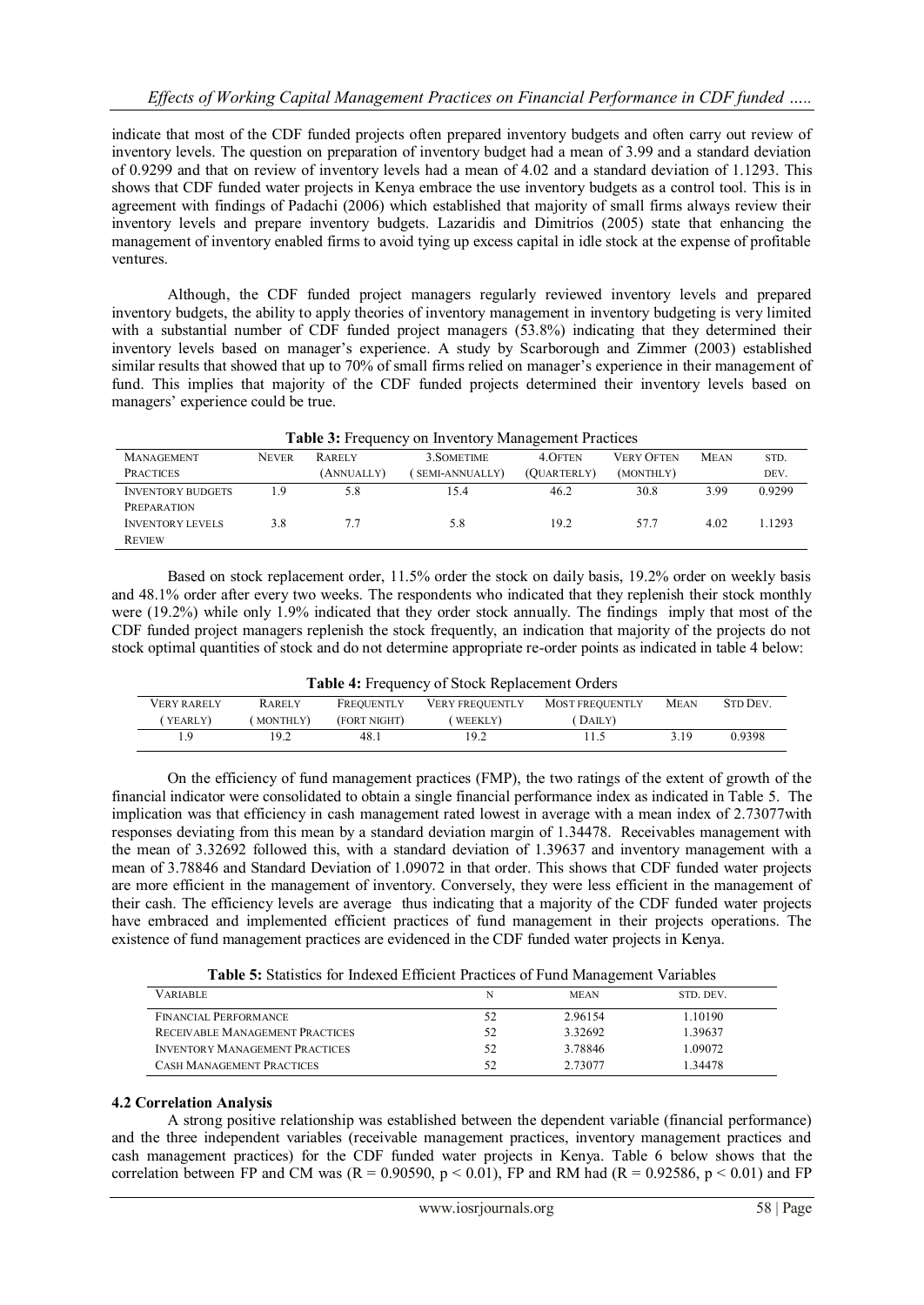and IM had ( $R = 0.90671$ ,  $p \le 0.01$ ). There was also a strong relationship among the independent variables. This implies that the variables are inter-dependent and their efficient management has a significant effect on the general performance of the CDF funded projects. It also implies that the three independent variables depend on each other in the operation of the CDF funded water projects. The general implication is that each of the fund management practice has a significance effect on the other; hence, the need to incorporate the three fund management practices in all the CDF funded projects in Kenya.

| Table 6: Correlation Matrix of the Dependent and Independent Variables |                     |                          |                                 |                                       |                                      |  |
|------------------------------------------------------------------------|---------------------|--------------------------|---------------------------------|---------------------------------------|--------------------------------------|--|
|                                                                        |                     | Financial<br>Performance | Cash<br>Management<br>Practices | Receivable<br>Management<br>Practices | Inventory<br>Management<br>Practices |  |
| Financial Performance                                                  | Pearson Correlation |                          |                                 |                                       |                                      |  |
|                                                                        | $Sig. (2-tailed)$   |                          |                                 |                                       |                                      |  |
| Cash Management                                                        | Pearson Correlation | $.906^{**}$              |                                 |                                       |                                      |  |
| Practices                                                              | $Sig. (2-tailed)$   | .000                     |                                 |                                       |                                      |  |
| Receivable Management                                                  | Pearson Correlation | $.926***$                | $.925***$                       |                                       |                                      |  |
| Practices                                                              | $Sig. (2-tailed)$   | .000                     | .000                            |                                       |                                      |  |
| <b>Inventory Management</b>                                            | Pearson Correlation | $.907**$                 | $.910*$                         | $.922$ **                             |                                      |  |
| Practices                                                              | $Sig. (2-tailed)$   | .000                     | .000                            | .000                                  |                                      |  |

\*\* Correlation is significant at the 0.01 level (2-tailed)

\*Correlation is significant at the 0.05 level (2-tailed)

#### **4.3 Regression Analysis**

Also in table 7 on the regression model,  $R^2 = 0.8831$  shows that 88.31% of the variability of financial performance could be attributed to changes in efficiency of receivable management, efficiency of inventory management and efficiency of cash management practices. Comparing the value of  $R^2$  and adjusted  $R^2$  gives a difference of 0.0073, which is too small. This shows that the validity of the model is very good since its shrinkage is less than the 0.5 threshold as suggested by (Field, 2011). This has a general implication that efficient fund management practices have a positive effect on the financial performance of CDF funded projects in Kenya. Past studies have shown business performance is correlated positively to the fund management practices (Padachi, 2006; Benjamin & Kamalavali, 2006; Sushma & Bhupesh, 2007) and are therefore supported by these research findings.

| <b>Table 7:</b> Coefficient of Determination |         |                |        |  |  |
|----------------------------------------------|---------|----------------|--------|--|--|
| Dependent Mean                               | 2.96154 | R-Square       | 0.8831 |  |  |
| Coefficient of Variation                     | 13.111  | Adjusted $R^2$ | 0.8758 |  |  |

#### **4.4 Multiple Regression Analysis**

Table 8 shows the contribution of the three independent variables in explaining the financial performance as shown by parameter estimate values, which assess the contribution of each variable towards the prediction of the dependent variable. Receivable management and cash management practices had the greatest effect on financial performance. A unit change in the RM holding CM and IM constant, resulting to a 0.36434 increase in financial performance, whereas efficiency in cash management had the same effect with a unit change in CM holding RM and IM constant, resulting to a 0.36434 increase in financial performance while IM had a unit change of 0.26664.

**Table 8:** Regression Coefficients and Collinearity Statistics (N=52)

|           |    | Parameter | Standard |         |            | Variance Inflation |
|-----------|----|-----------|----------|---------|------------|--------------------|
| Variable  | DF | Estimate  | Error    | t-Value | Pr >  t    | Factor             |
| Intercept |    | 0.2049    | 0.24926  | 0.82    | 0.4151NS   | 0                  |
| RM        |    | 0.36434   | 0.11902  | 3.06    | $0.0016**$ | 9.3427             |
| IΜ        |    | 0.26664   | 0.13938  | 1.91    | $0.0017**$ | 7.81766            |
| CМ        |    | 0.36434   | 0.11531  |         | $0.0062**$ | 8.13424            |

\*\*Significance at the P = 0.01; NS- not significantly different at  $P > 0.05$ 

The overall equation can be represented by use of unstandardized coefficients as follows:  $FP = 0.36434CM + 0.36434RM + 0.26664IM.$  Equation (2)